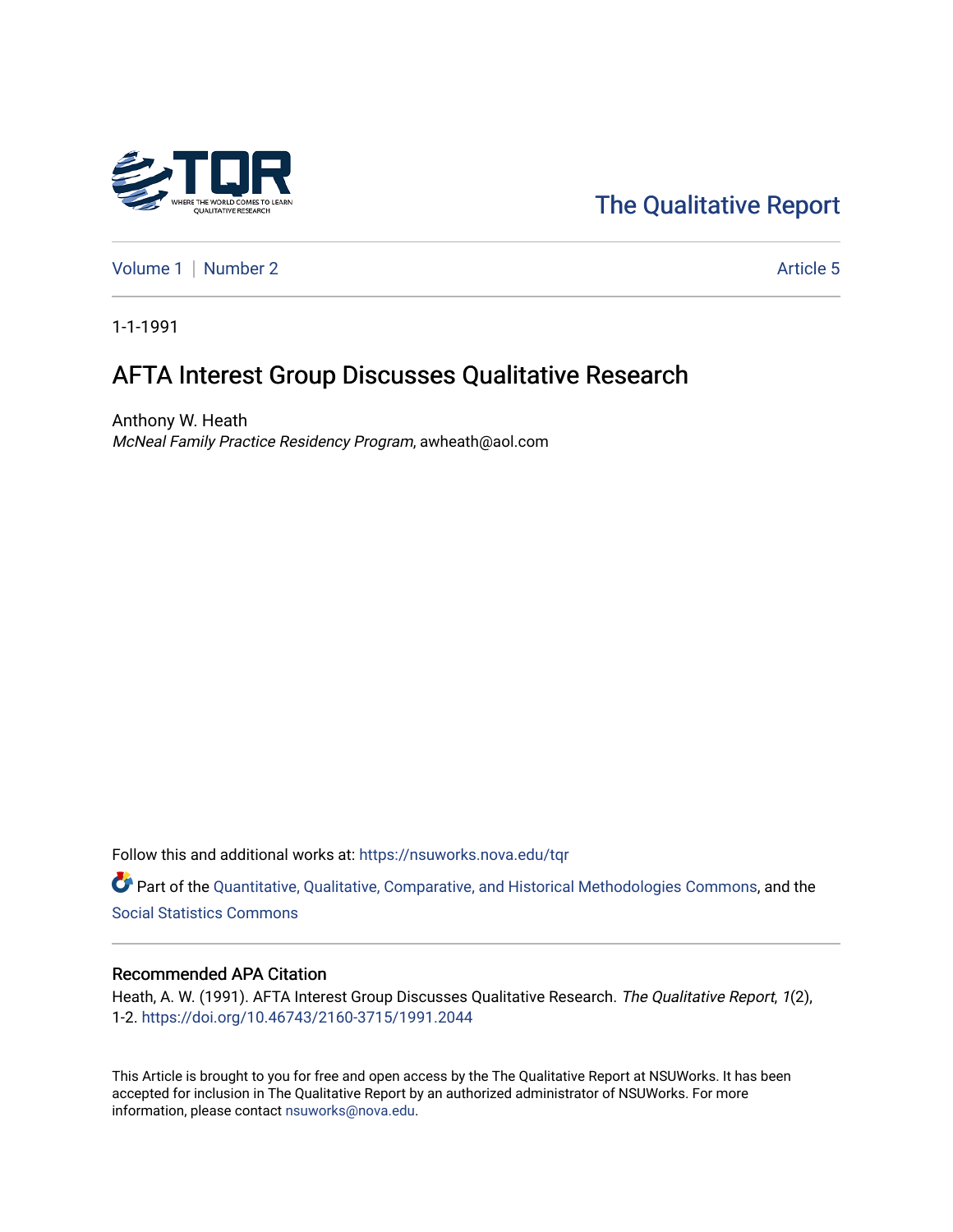

# AFTA Interest Group Discusses Qualitative Research

## Keywords

qualitative research

#### Creative Commons License

![](_page_1_Picture_5.jpeg)

This work is licensed under a [Creative Commons Attribution-Noncommercial-Share Alike 4.0 License](https://creativecommons.org/licenses/by-nc-sa/4.0/).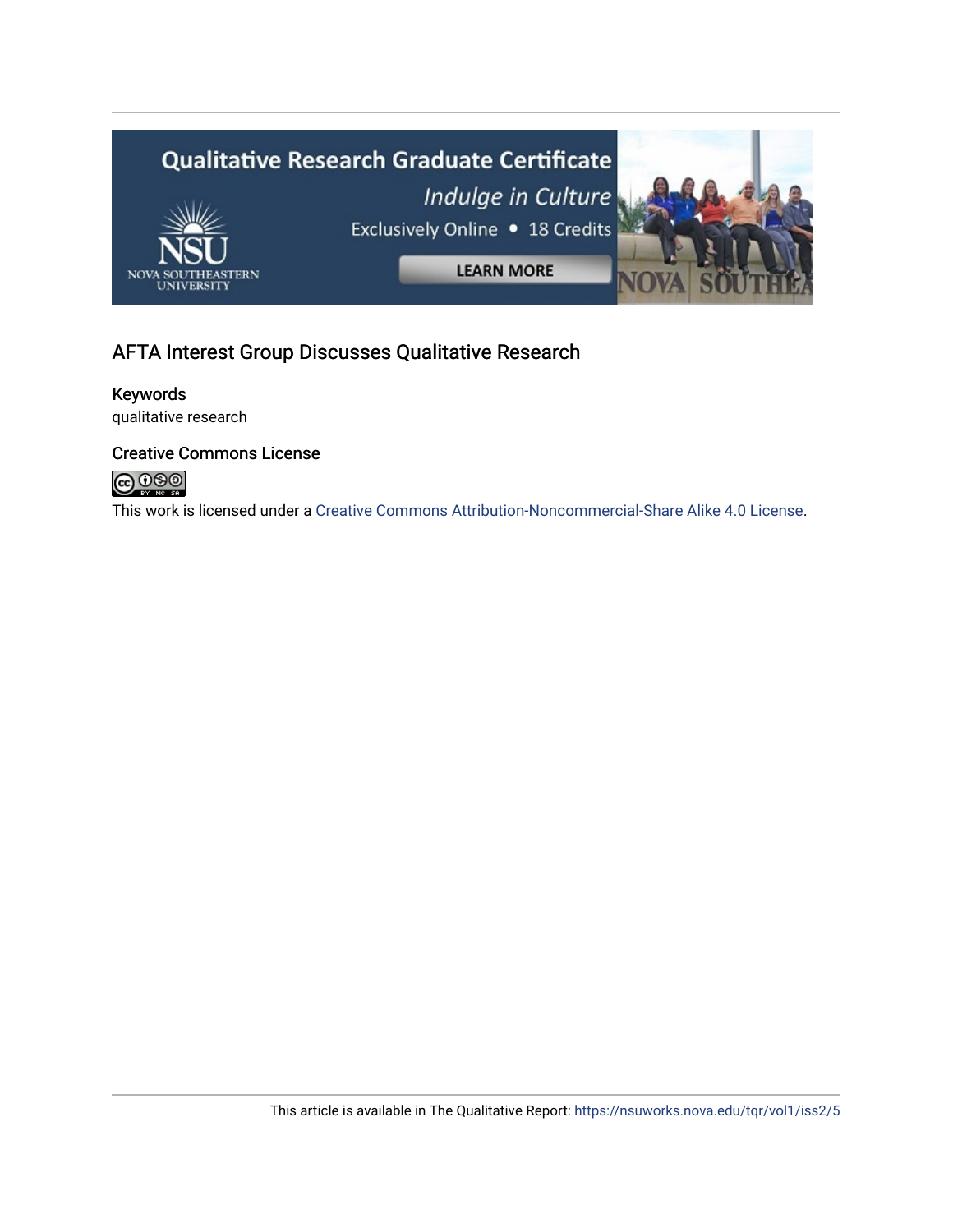### **AFTA Interest Group Discusses Qualitative Research**

## **by Anthony W. Heath**

*The Qualitative Report*, Volume 1, Numbers 2 and 3, Winter/Spring, 1990/1991

Hotel del Coronado, San Diego -- On June 20 a group of about 40 people crowded into a room to discuss qualitative research at the annual conference of the American Family Therapy Association. I arrived late and squeezed myself into a corner near the back.

Celia Falicov welcomed us and told us that this meeting had been conceived at AFTA's recent conference on family therapy research. I remember seeing an announcement of the conference; it had no presentations on qualitative research, per se.

At the research conference a group of people discussed this oversight (my word) over lunch and decided to hold an interest group on qualitative research at the San Diego conference. In AFTA parlance, an interest group is a session for the discussion of a topic. Usually no one presents.

As Dr. Falicov spoke, I looked around and realized that many of family therapy's most respected scholars and researchers were present. To drop a few names -- and risk offending everyone else - - Carol Anderson, Brent Atkinson, Dick Auerswald, Bob Beavers, Pauline Boss, Celia Falicov, Robert Jay Green, Rachel Hare-Mustin, Jay Lebow, Phoebe Prosky, Bob Ravich, Bernice Rosman, Peter Steinglass, Karl Tomm, Froma Walsh and Lorraine Wright were all there.

An animated discussion ensued. The group discussed the compatibility of qualitative and quantitative research, paradigms of research, the history of qualitative research in family therapy, ways to promote qualitative approaches, and AFTA's and AAMFT's respective roles in the process. Diane Sollee was watching closely.

I loved it. Everyone, it seemed, had a chance to say something. Names and manuscripts were exchanged. Stories were told. But most of all, I enjoyed the energy in the room. Many of us didn't want to leave.

The voltage generated by this interest group apparently reached others at the conference in the next two days. There was talk of developing a plenary session on qualitative research at the next AFTA conference, rumors of changes in the AAMFT conference research track structure, and suggestions of whole conferences on qualitative research in family therapy.

It reminded me of the excitement of my first family therapy conference.

Then, at the formal dinner dance, Lorraine Wright told me that the AFTA Board had decided to devote its one day pre-conference workshop to qualitative research in June, 1992. In addition, qualitative research will be integrated into the program for AFTA's next research conference.